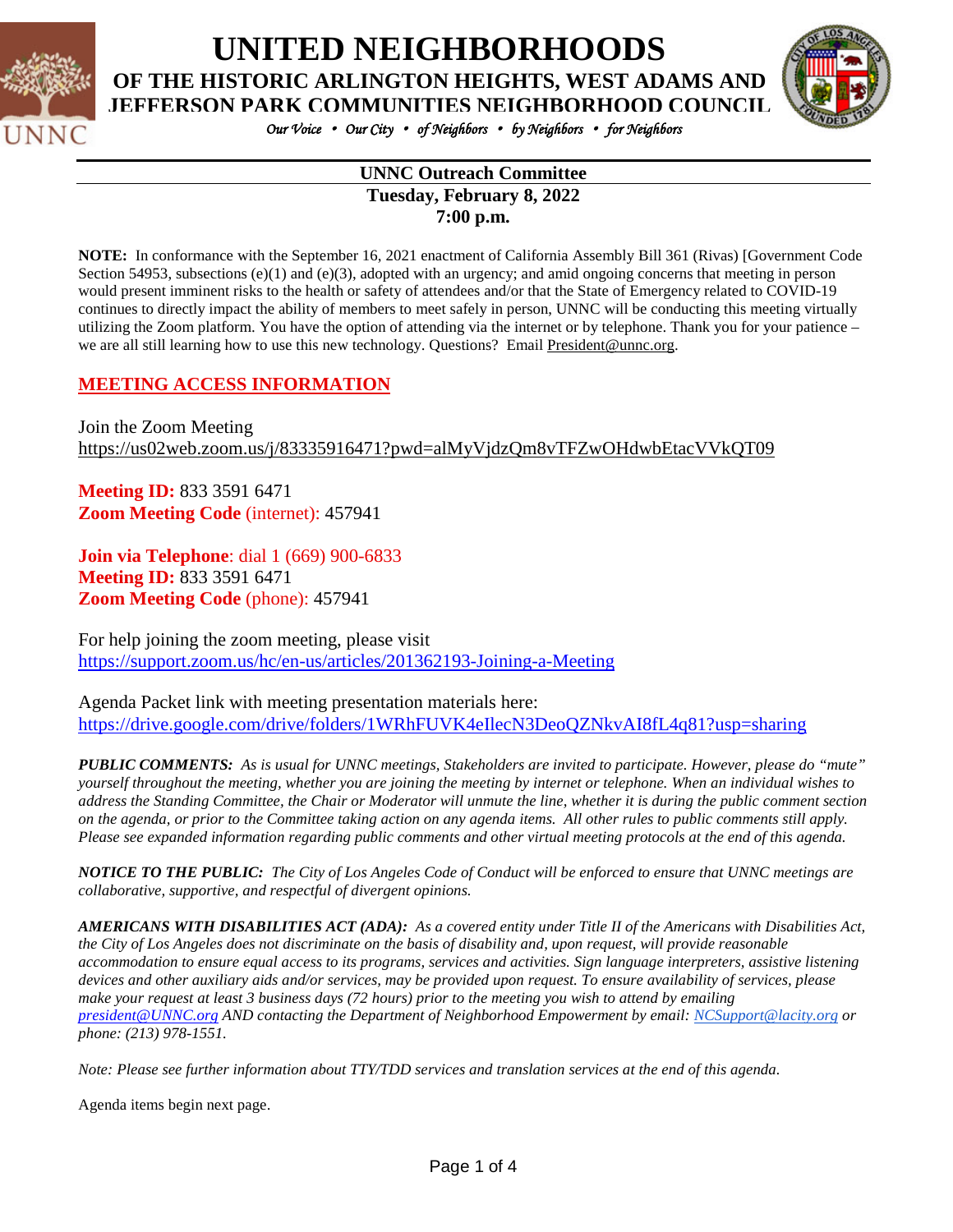

# **UNITED NEIGHBORHOODS**

**OF THE HISTORIC ARLINGTON HEIGHTS, WEST ADAMS AND JEFFERSON PARK COMMUNITIES NEIGHBORHOOD COUNCIL**



*Our Voice* • *Our City* • *of Neighbors* • *by Neighbors* • *for Neighbors*

## **AGENDA**

1). **Determination to continue to hold meetings virtually**: The Board of Neighborhood Commissioners (BONC) and the Department of Neighborhood Empowerment, with guidance from the Los Angeles City Attorney, have established that BONC has the authority to adopt AB 361 Findings Pursuant to Government Code Section 54953(E)(1)(b)-(c) on behalf of the City's neighborhood councils, and to determine that due to the Covid-19 state of emergency, meeting in person would present imminent risks to the health or safety of attendees. This meeting is being conducted virtually pursuant to that directive.

## 2). **Welcome & Call to Order; Approval of the Agenda**

3). **Public Comments** (1-2 minutes per speaker)

### 4). **Introductions from Attendees**

5). **UNNC Branding Rollout Feedback**: Review Postcards **– DISCUSSION AND POSSIBLE ACTION**

6). **UNNC's attendance and support of the Amazing Grace Conservatory / SHARP (Sugar Hill Arts Revival Project):** Event is scheduled tentatively for early April. Organizing outreach materials, including the previously-approved purchase of paper bags. – **DISCUSSION AND POSSIBLE ACTION**

7). **General Outreach Plan:** Updates and discussion of possible new outreach efforts, including a) area specific snail mail outreach; b) new neighbor "care" package; c) long term outreach efforts; d) other ideas **– DISCUSSION AND POSSIBLE ACTION** 

### 8). **Internship Proposal from CSUDH:** Update. **-- DISCUSSION AND POSSIBLE ACTION**

## 9). **Approval of minutes from January 11, 2022 meeting** -- **DISCUSSION AND ACTION**

10). **Adjourn**

#### Time allocations, if any, for agenda items are approximate and may be shortened or lengthened at the discretion of the Chair

**Future Meetings**: The next scheduled meeting of the UNNC Outreach Committee is Tuesday, March 8, 2022 at 7 p.m., subject to cancellation if no agenda items. (*Standing Outreach Committee meetings are held on the 2nd Tuesday of each month, currently via Zoom*)

Comments from the public on agenda items will be heard only when the respective item is being considered. Comments from the public on other matters not appearing on the agenda that are within the Board's or Committee's jurisdiction will be heard during the General Public Comment period. Please note that under the Brown Act, the Board or Committee is prevented from acting on a matter that you bring to its attention during the General Public Comment period; however, the issue raised by a member of the public may become the subject of a future Board or Committee meeting. Public comment is limited to 1 minute per speaker, unless waived by the presiding officer of the Board or Committee.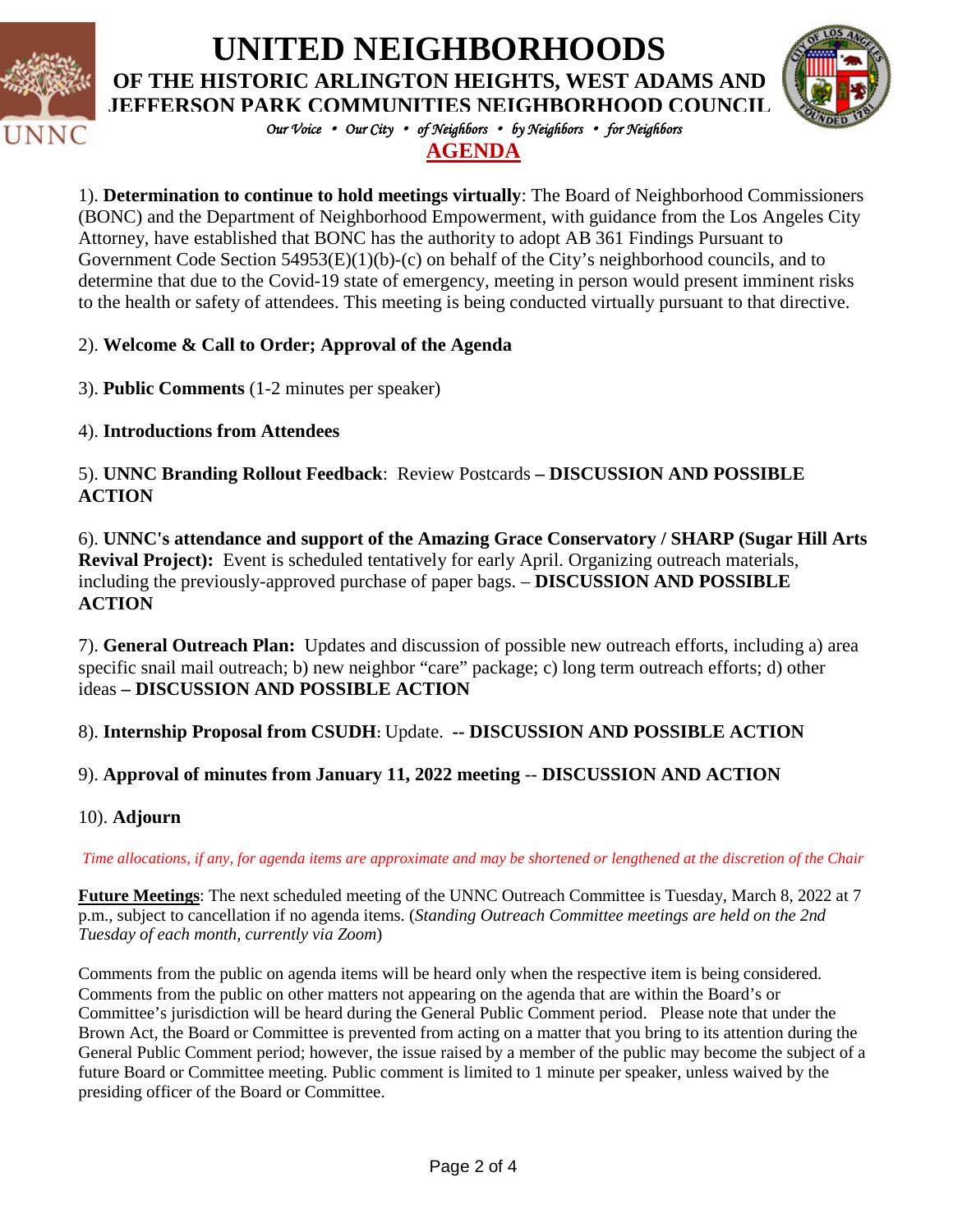

# **UNITED NEIGHBORHOODS OF THE HISTORIC ARLINGTON HEIGHTS, WEST ADAMS AND JEFFERSON PARK COMMUNITIES NEIGHBORHOOD COUNCIL** *Our Voice* • *Our City* • *of Neighbors* • *by Neighbors* • *for Neighbors*



At this virtual meeting, when prompted by the presiding chair to provide public input, members of the public will be requested to dial \*9 or use the Raise Hand option on the computer, to address any agenda item before the Committee takes an action on an item.

**Further AB 361 Updates**: Public comment cannot be required to be submitted in advance of the meeting, only real-time public comment is required. If there are any broadcasting interruptions that prevent the public from observing or hearing the meeting, the meeting must be recessed or adjourned. If members of the public are unable to provide public comment or be heard due to issues within the Neighborhood Council's control, the meeting must be recessed or adjourned.

The agendas for the UNNC meetings are normally posted for public review at some locations that are currently closed due to the COVID-19 crisis. However, this agenda is posted at the following location: South Seas House, 2301 West 24<sup>th</sup> Street, Los Angeles 90018. The agenda is also posted at the UNNC's official website at [www.UNNC.org.](http://www.unnc.org/)where you can also sign up to be notified of future meetings and events.

Stakeholders may also subscribe to the City of Los Angeles Early Notification System (ENS), through the City's website at www.lacity.org, to receive notices for UNNC meetings. For more information, you may also contact the President of UNNC, at **[president@UNNC.org](mailto:president@UNNC.org)** or at 323-731-8686.

**Please note**: All UNNC stakeholders are invited to participate in UNNC Standing Committee meetings. UNNC's Governing Board appoints Committee Chairs and Co-Chairs annually; these positions are open to all stakeholders. Per UNNC practice and policy, all stakeholders present at a Standing Committee meeting, including members of UNNC's Governing Board, are considered to be members of that committee for the duration of that meeting, and may equally participate, including by making motions and voting. Any action taken at the meeting is only a recommendation to the Governing Board; no Standing Committee may act on behalf of the Governing Board without prior authorization. UNNC's Governing Board members may be in attendance at its Standing Committee meetings as participants or observers. Per the California Open Meetings Act ("The Ralph M. Brown Act"), in accordance with Government Code Chapter 9 / meetings [54950 - 54963], Section 54952 (b), UNNC's Standing Committees are "legislative bodies" for the purposes of this Chapter. And, in accordance with Section 54952.2. (c) (6), nothing in this section prevents the attendance of a majority of the members of a legislative body at an open and noticed meeting of a standing committee of that body.

#### **Telecommunication Relay Services**

Telephone communication is one of the most important forms of communication in society today. Due to advancements in technology, telephone devices have evolved with new services and capabilities. Individuals who are deaf and hard of hearing, and individuals with a speech disability are following these trends and are rapidly migrating to more advanced telecommunications methods, both for peer-to-peer and third-party telecommunications relay service (TRS) communications.

Telecommunications Relay Service is a telephone service that allows persons with hearing or speech disabilities to place and receive telephone calls. TRS is available in all 50 states, the District of Columbia, Puerto Rico and the U.S. territories for local and/or long distance calls. TRS providers – generally telephone companies - are compensated for the costs of providing TRS from either a state or a federal fund. There is no cost to the TRS user. What forms of TRS are available? There are several forms of TRS, depending on the particular needs of the user and the equipment available: TRS includes: Text to Voice TIY-Based TRS; Speech-to-Speech Relay Service; Shared Non-English Language Relay Service; Captioned Telephone Relay Service; Internet Protocol Relay Service; and Video Relay Service.